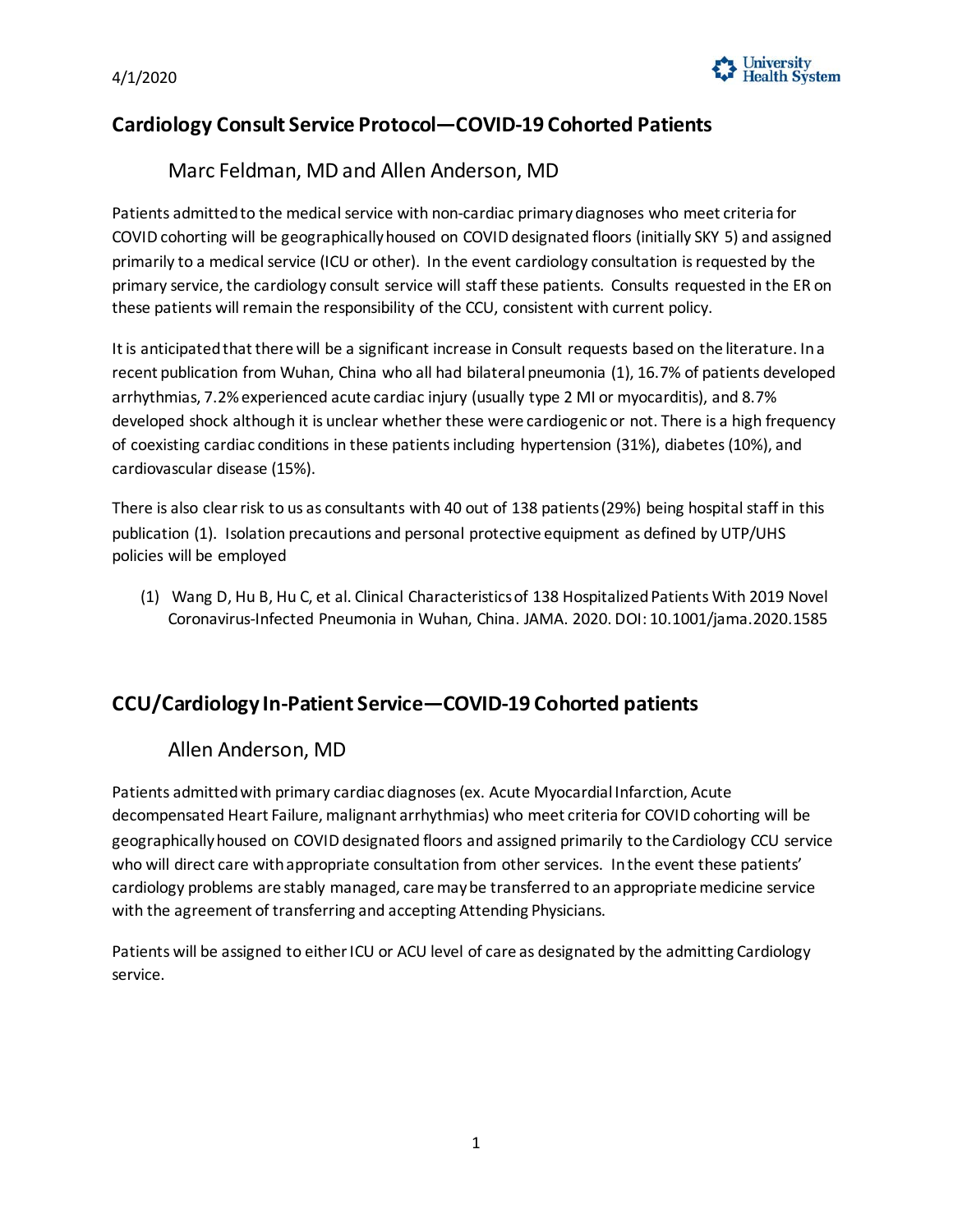

## **University Health System Cardiac Catheterization Laboratory Contingency Plan for Patients with Suspected COVID-19. Version: 3-19-20**

Anand Prasad MD, Virginia Travieso RN, Joyce Ornelas RN, Sabrina Harris RN

## **Background**

 The following plan was created in concert with University Health System (UHS) administrative leadership. This document incorporates the best available3/22/2020 recommendations from the American College of Cardiology (ACC) and the Society of Cardiovascular Angiography and Interventions (SCAI)[. https://doi.org/10.1016/j.jacc.2020.03.021](https://doi.org/10.1016/j.jacc.2020.03.021) 

 respiratory syndrome coronavirus 2 (SARS-CoV-2). The virus is transmitted by respiratory means specific hazard to healthcare workers who are in contact with these patients. Given the subclinical/indolent nature of COVID-19, there will be a relatively low threshold for suspicion of Coronavirus disease 2019 (COVID-19) is an infectious disease caused by severe acute and may survive on various surfaces for hours to potentially days. The virus represents a COVID-19 exposure or active infection.

 region in the United States or in another Country, has an unexplained fever over 100 F, new or Specifically concern should be raised when a patient presents with recent travel to high-risk recent onset cough or dyspnea that is not explained by another etiology, self-reports contact with a COVID-19 positive person(s), or has pulmonary infiltrates consistent with a respiratory infection.

## **Stratification of patients based on clinical presentation**

- • For patients with suspected COVID-19 who need *elective catheterization*, confirmatory testing should be performed prior to catheterization. For patients with confirmed the clinical situation demonstrates a failure of medical therapy. positive COVID-19, elective catheterization for stable disease should be avoided unless
- • For patients with suspected COVID-19 who present with *non-ST segment elevation acute coronary syndromes (NSTEACS)*, who are hemodynamically stable and have no or controlled angina, an initial trial of medical therapy with confirmatory testing for COVID- 19 is reasonable. Once confirmatory testing is completed, the decision to take COVID positive patients for invasive angiography should be determined by a balance of clinical necessity, resource utilization (ability to discharge and clear beds), and staff safety (availability of personal protective equipment [PPE]). Particular attention should be paid in interpretation of troponin levels in these patients and when possible to differentiate Type I vs Type II NSTEMIs.
- cardiogenic shock, and post-ROSC arrest patients represent a particular challenge for • Patients presenting with *ST segment elevation myocardial infarction (STEMI)*,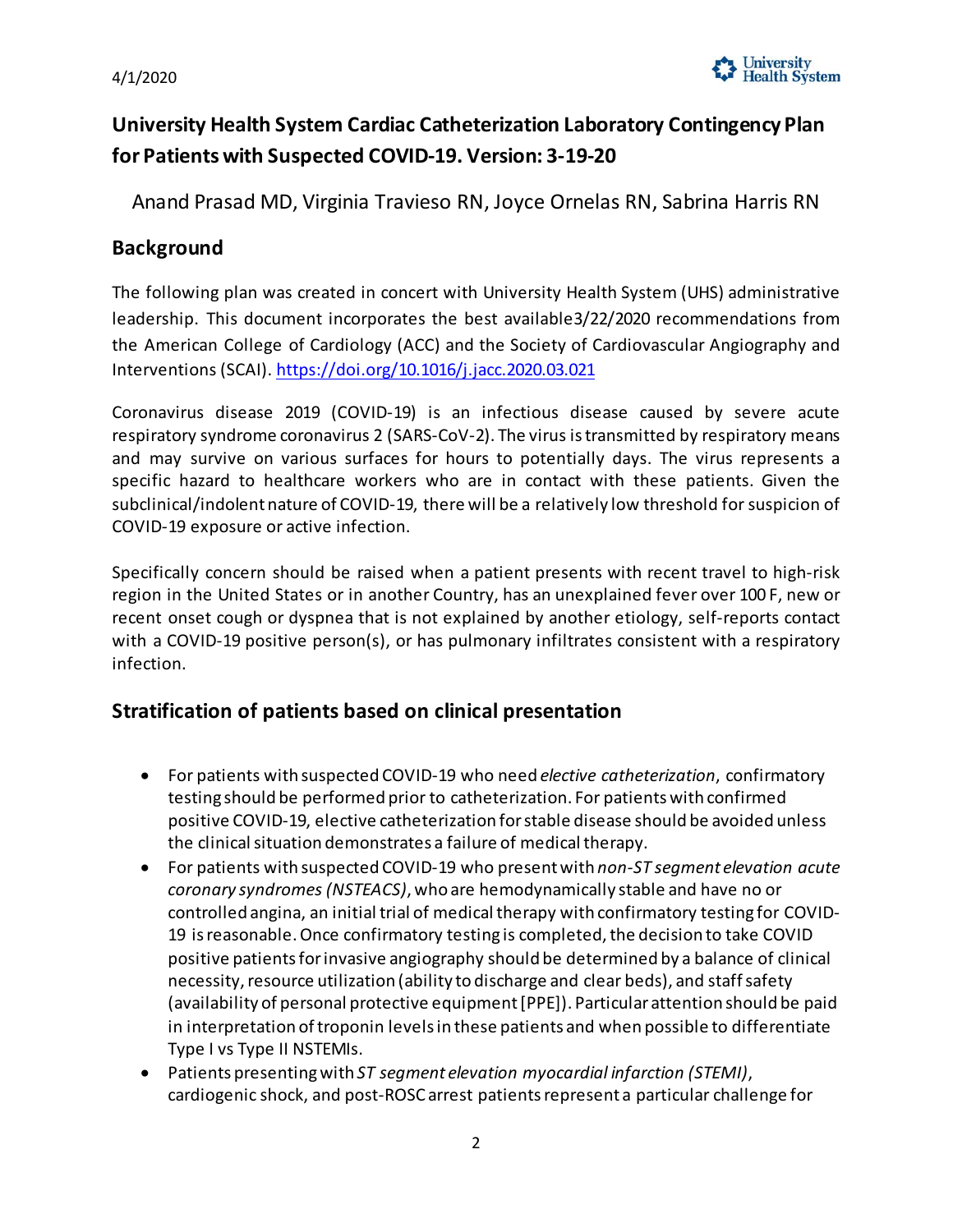

 4/1/2020 COVID risk assessment. In these cases, lead in time for viral testing will not be possible. The management of these patients is outlined in the flow diagram.

 • COVID cath outcomes will be discussed at D2B meeting. D2B will move to a conference call format starting 4-3-20.



# **COVID Protection Algorithm**

#### **Emergency Department/ICU/Floor to Cath Lab:**

- **PPE** with face masks for evaluation team (includes rapid response team, nurses, physicians, fellows, respiratory therapists). Default protection is droplet precautions. Aerosol precautions if CPR or intubation required
- **Family will not accompany patient to the catheterization laboratory.**
- Only minimal number of healthcare workers needed to transport patient should enter room and interact with the patient
- A surgical mask should be placed on the patient
- **If the patient is in respiratory distress then intubate prior to transport to Cath Lab; low** threshold for intubation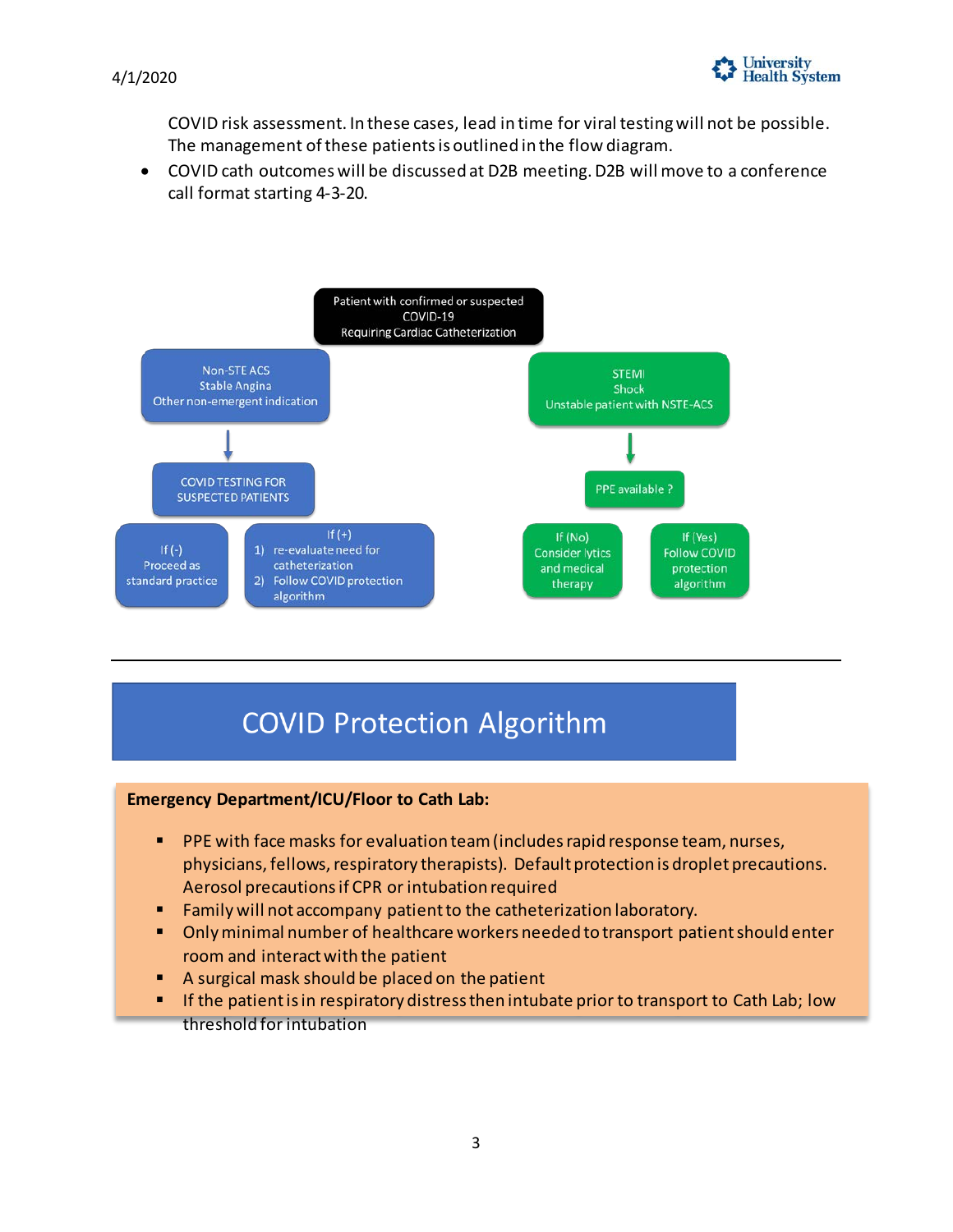

#### **In cath lab plan:**

- **E** Charge Nurse to notify House Supervisor and get a bed assignment ASAP
- **To maintain infection control, Lab 1 will be preferentially used, followed by Lab 3 or 2** depending on availability
- **All three labs are positive airflow**
- No outside staff/vendors or unnecessary people in the room
- **When possible one person can be stationed outside room to document who enters,** hand items to team, monitor and coach proper donning and doffing

#### **In cath lab PPE and infection control:**

- A COVID cart has been created and is stored in the fellow's room. The cart is only to be used in the case of a suspected or positive COVID patient.
- The cart contains PPE to support 10 individuals: isolation gowns or procedure gowns, N95 masks, gloves, and face shields.
- **To get restocked we will contact Materials Management via email to Bobby Ward or** notify leaders of shortages @ Leadership Huddle.
- A terminal clean will be performed at the end of the case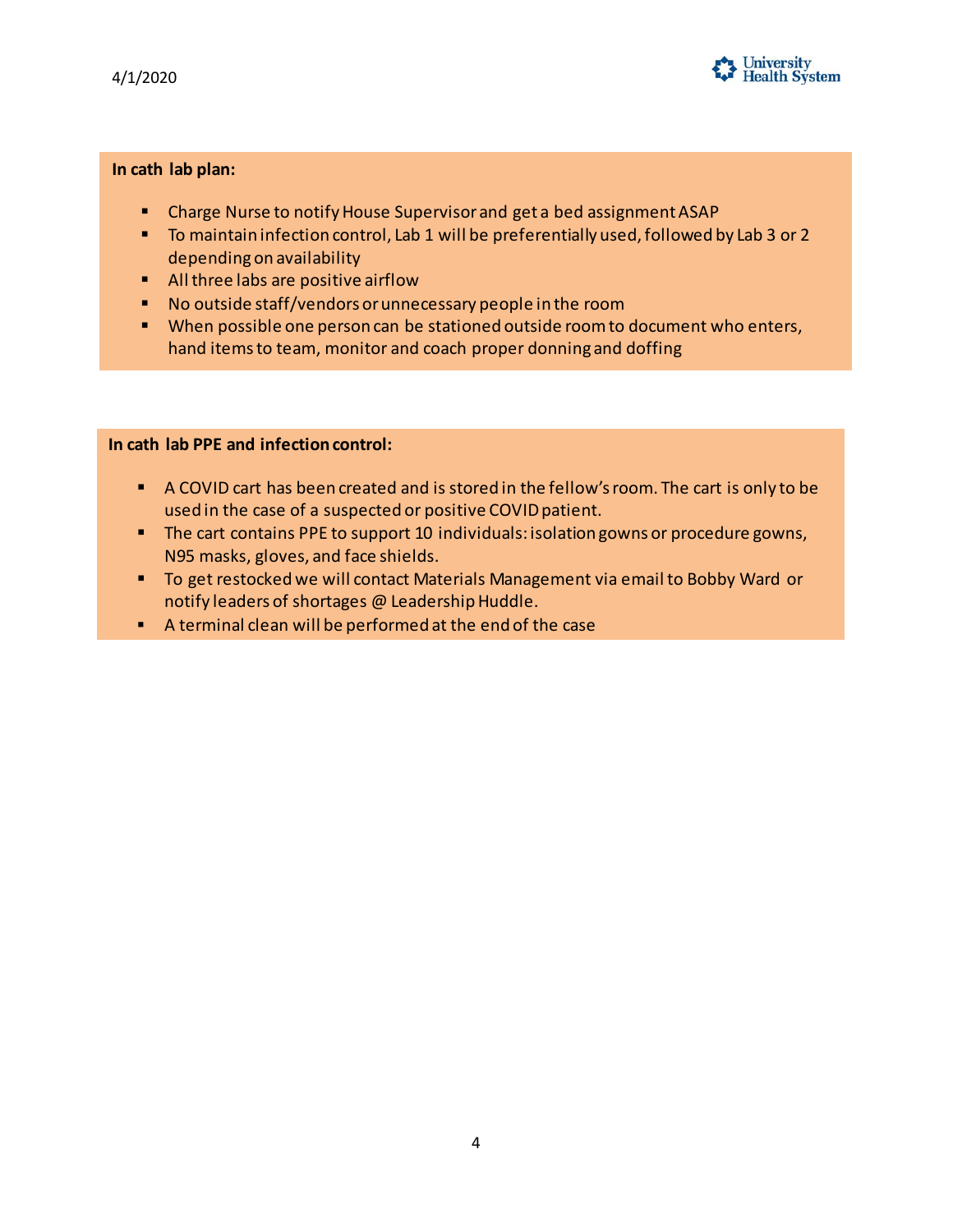



## **UHS Cath Lab Outpatient Triage and Deferral Protocol**

Anand Prasad MD, Virginia Travieso RN, Joyce Ornelas RN, Sabrina Harris RN, Aileen Wilkinson RN

#### **Rationale and CDC recommendations:**

 During this period of COVID-19 transmission, we have been advised by the Centers of applies to procedures performed in the cardiac Disease Control to limit all non-essential elective procedures (see Figure). This direction catheterization laboratory. The rationale for limitation of elective procedures has many aspects including:

- Preserving personal protective equipment (PPE)
- Avoiding inpatient or ICU bed utilization
- Avoiding exposure of patients to potential sources of COVID-19 in the hospital
- exposure of • Avoiding exposure of healthcare providers to COVID-19 from patients
- Avoiding overburdening healthcare workers and health systems with non-COVID patients during this pandemic

 Balancing these issues with the need to is important. The classification by the CDC is shown in the figure below. This scheme is a continue to take care of chronically ill patients

| <b>Tiers</b>       | Action                                        | Definition                                                                                                                                                            | Locations                                                                   | <b>Examples</b>                                                                                                                                                                      |
|--------------------|-----------------------------------------------|-----------------------------------------------------------------------------------------------------------------------------------------------------------------------|-----------------------------------------------------------------------------|--------------------------------------------------------------------------------------------------------------------------------------------------------------------------------------|
| Tier 1a            | Postpone<br>surgery/<br>procedure             | Low acuity<br>surgery/healthy<br>patient-<br>outpatient surgery<br>Not life threatening<br>illness                                                                    | HOPD <sup>*</sup><br>$ASC**$<br>Hospital with<br>low/no COVID-<br>19 census | -Carpal tunnel<br>release<br>$-EGD$<br>-Colonoscopy<br>-Cataracts                                                                                                                    |
| Tier 1b            | Postpone surgery/<br>procedure                | Low acuity<br>surgery/unhealthy<br>patient                                                                                                                            | <b>HOPD</b><br>ASC<br>Hospital with<br>low/no COVID-<br>19 census           | -Endoscopies                                                                                                                                                                         |
| Tier 2a            | Consider<br>postponing<br>surgery/procedure   | Intermediate acuity<br>surgery/healthy<br>patient-<br>Not life threatening<br>but potential for<br>future morbidity<br>and mortality.<br>Requires in-hospital<br>stay | <b>HOPD</b><br>ASC<br>Hospital with<br>low/no COVID-<br>19 census           | -Low risk cancer<br>-Non urgent<br>spine & Ortho:<br>Including hip,<br>knee<br>replacement and<br>elective spine<br>surgery<br>-Stable ureteral<br>colic<br>-Elective<br>angioplasty |
| Tier 2b            | Postpone surgery/<br>procedure if<br>possible | Intermediate acuity<br>surgery/unhealthy<br>patient-                                                                                                                  | HOPD<br>ASC<br>Hospital with<br>low/no COVID-<br>19 census                  |                                                                                                                                                                                      |
| Tier <sub>3a</sub> | Do not<br>postpone                            | <b>High acuity</b><br>surgery/healthy<br>patient                                                                                                                      | Hospital                                                                    | -Most cancers<br>-Neurosurgery<br>-Highly<br>symptomatic<br>patients                                                                                                                 |
| Tier 3b            | Do not postpone                               | <b>High acuity</b><br>surgery/unhealthy<br>patient                                                                                                                    | Hospital                                                                    | -Transplants<br>-Trauma<br>-Cardiac w/<br>symptoms<br>-limb<br>threatening<br>vascular surgery                                                                                       |

\*Hospital Outpatient Department

\*\* Ambulatory Surgery Center

Created by: Sameer Siddiqui MD (used with permission) Version 3 .15.20

 guide. Center specific criteria and algorithms will be needed to tailor the triage process for each health system.

#### **Definition of 'Elective'**

 According to the CDC guide, elective PCI is mentioned in the Tier 2a group (consider postponing) and Tier 3b (do not postpone if symptomatic). Limb threatening presentation for vascular procedures is Tier 3b as well.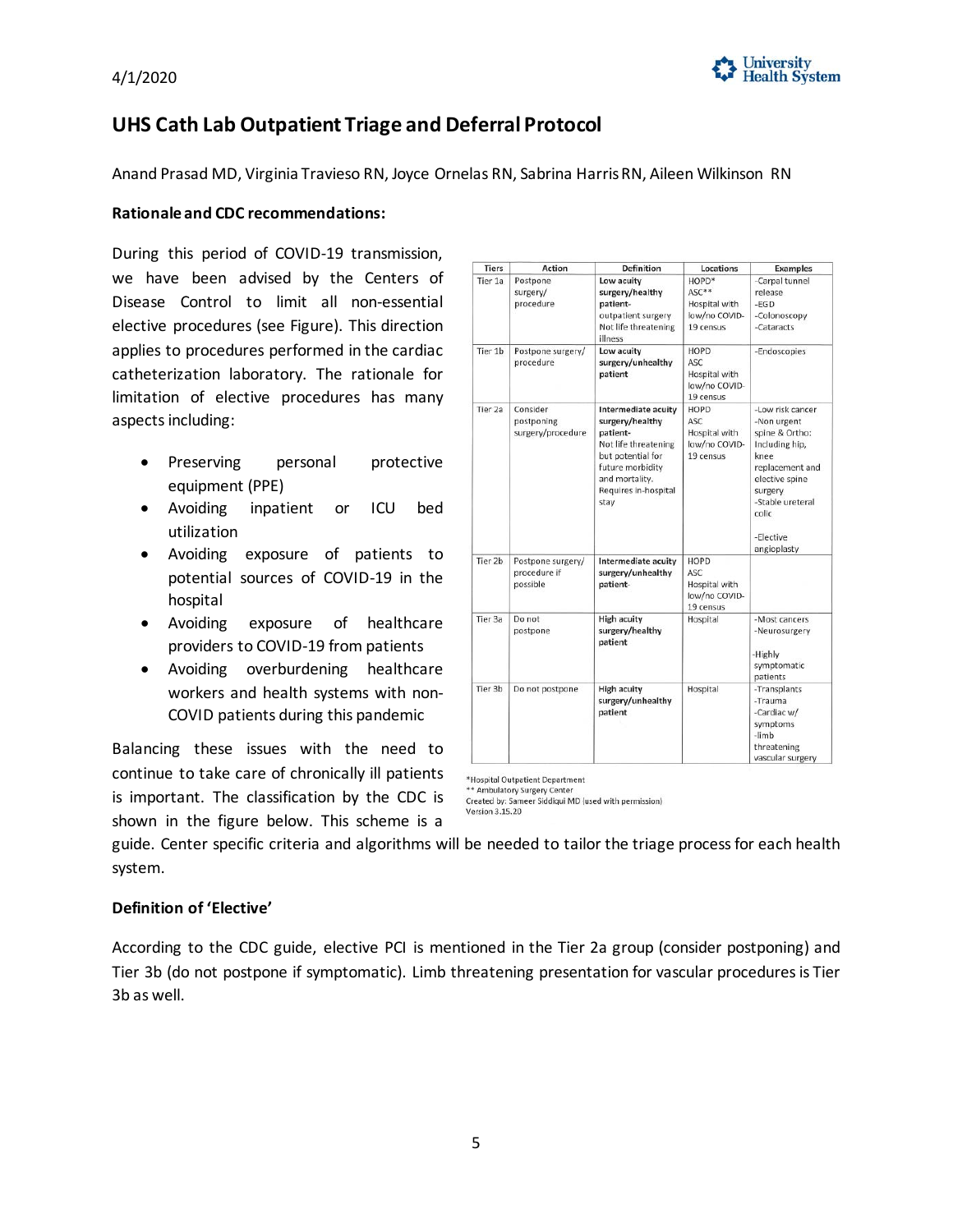

#### *For our patient population here are some considerations:*

- • Stable chronic CAD on medical therapy with no symptoms, silent ischemia, or CCS I/II angina with room to titrate medical therapy, catheterization for pre-operative risk stratification for a surgery that will be deferred and staged PCI in a patient without symptoms can be deferred
- Known CAD with unstable symptoms (increasing angina, rest pain, ER visits, pain despite adequate medical therapy) likely needs to be treated sooner.
- Pre-transplant catheterization referrals should be coordinated with the transplant service
- Lower extremity vascular disease resulting in Rutherford 1,2 or 3 claudication can be deferred.
- • Lower extremity vascular disease with rest pain (Rutherford 4) or ulceration/gangrene or acute onset should be treated
- • Structural heart disease: Most MitraClips, PFO closure, Watchman devices, stable minimally symptomatic AS can be deferred
- Significantly symptomatic AS (as decided by a heart team) should be treated
- • Electrophysiologic procedures (Atrial fibrillation ablation, SVT ablation for arrhythmia controlled with medications, PVC ablation) can be deferred.
- VT ablation for high risk patients, end of life generator changes, PPM placement, BIV upgrades for highly symptomatic patients, ICD implants may be reasonable

 Deferring catheterization or intervention for patients requires tight coordination with the patients, clinic, referring MD, and catheterization laboratory. Patients being deferred who do not wish to be delayed should be given a choice to have their procedure done at another facility if they so choose. They should also be educated on the risk and benefits of elective procedures in the COVID pandemic.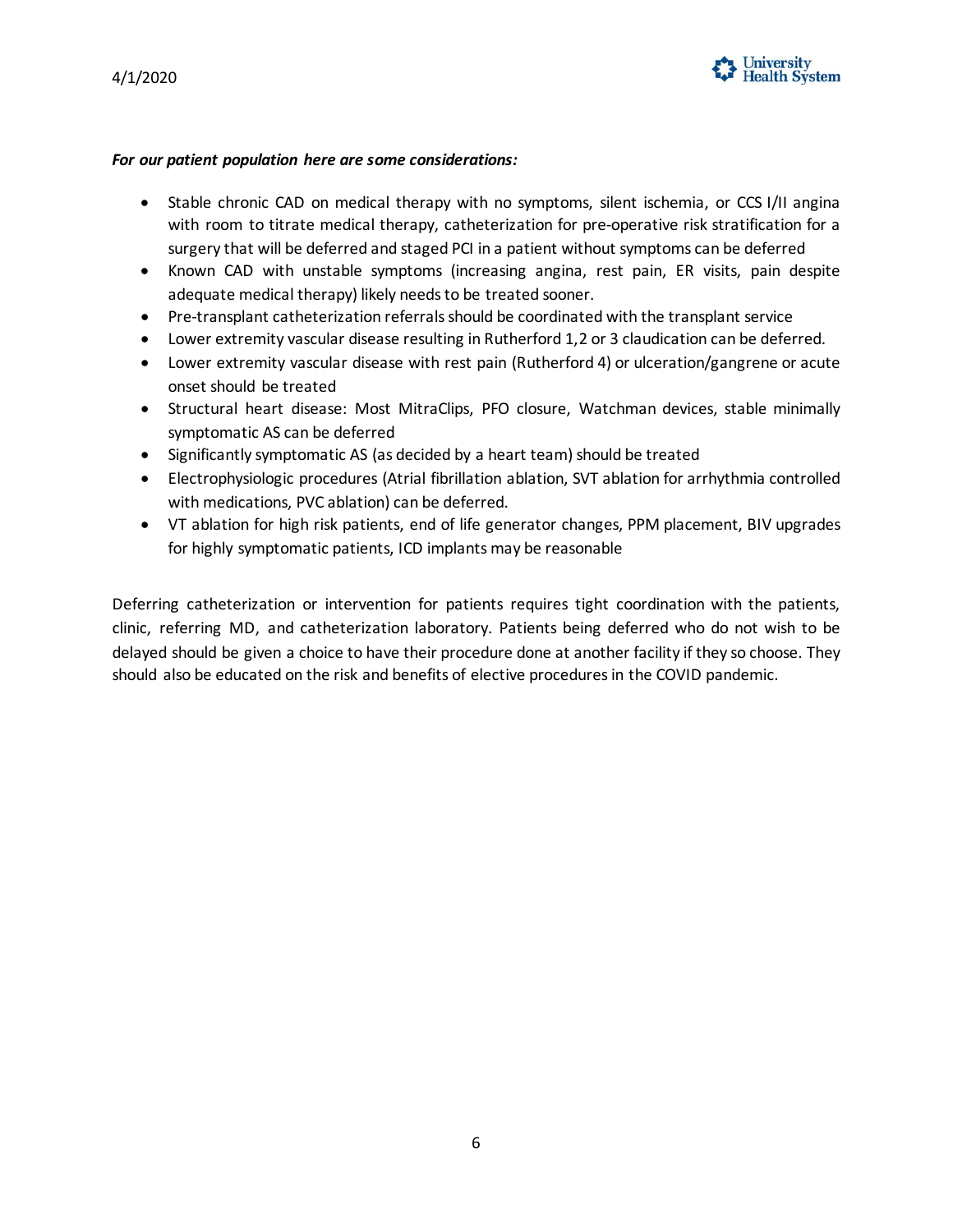

4/1/2020<br>The following structure has been developed for triage, deferral, monitoring and scheduling of elective patients referred to the UHS catheterization laboratory:



#### **Cath lab work schedule**

 schedules for cath lab coverage. A potential downsizing of staff is a possibility. This potential change It is likely with the change of the workflow, there will be a change in faculty, fellow, nursing, and tech would be discussed in real time as events unfold related to COVID. The goal will be to treat inpatients and unstable patients in a timely manner.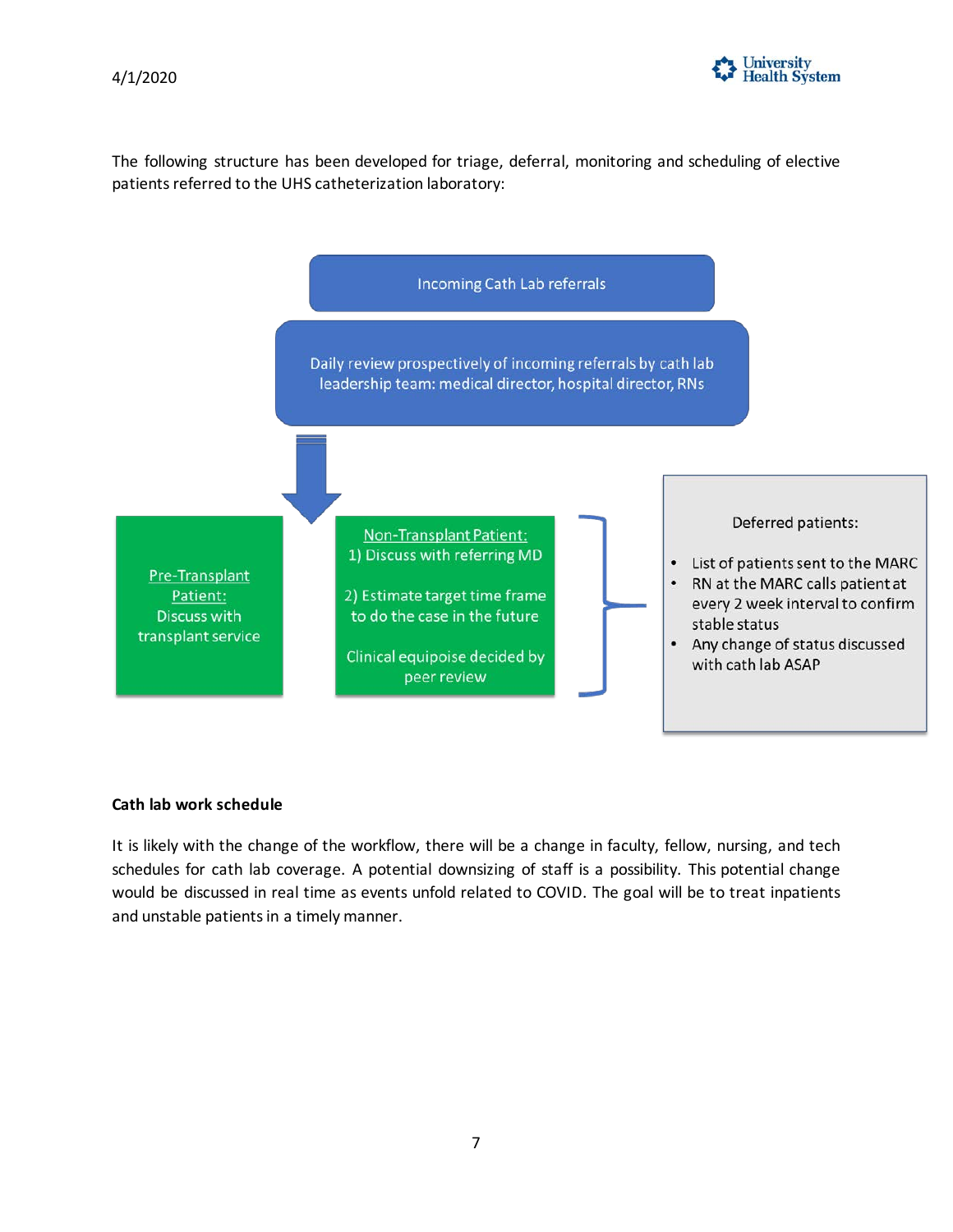

## **Heart Station UHS COVID Protocol**

John Erikson, MD, PhD and Ildiko Agoston, MD

Physical Plant:

- 1. The Heart Station will be locked but accessible via UHS badge. All doors in the Heart Station should remain closed and consultants are asked to contact the readers by phone – please, no face-to-face visits, no "dropping by to see how things are going".
- 2. Whenever possible outpatient echos will be performed in the echo room next to the UMA cardiology clinic (R2-R07A). An echo machine has been dedicated to exclusive use in this room.
- been designated COIVD/PUI and will be stored in the 9<sup>th</sup> floor echo room. It will not be brought to the 2<sup>nd</sup> floor or used for routine imaging. 3. COVID/PUI TEEs will only done bedside – no transporting the patient. One echo machine has
- 4. To maintain social distancing, the small room outside the Heart Station (R2-A08R) is the dusted and I have procured a fan to help with the temperature. The computer system is old; I is not operable but I have asked that it be replaced. Wipes and hand sanitizer have been designated reading room. The door combination is: 1-5-7-1. The room has been cleaned and have asked Mike Sloan to upgrade to a contemporary workstation with nuclear. The telephone provided. This room will remain locked at all times.
- 5. Given the nature of remote reading, housestaff/CT surgery/cardiorenal electives are cancelled until further notice.
- 6. All non-invasive faculty and fellows should have access to Prosolv. If not, contact Mike Sloan for instructions (you must have a PC for this to work). Remote desktop access for nuclear has been set up and instructions will be distributed soon.

Physician Presence:

 1. All Non-Invasive Faculty and Fellows are encouraged to read "remotely" if their presence is not required in the heart station. Please be conscious of social distancing – that can be a fellow in the main reading room and attending in the hall, or the fellow in the hall and the faculty at their office at the medical school. Fellows not assigned to the heart station can read from home.

 The preferred faculty venue will be their UTHSCSA office so they are in the vicinity, readily available to cover stress tests or discuss TEE with providers, and able to promptly render assistance to the fellow. In addition, internet connections are likely faster at the school than at Garcia to discuss a UHS laptop. PC Laptops may be available at the school through the home and most of us have the advantage of dual monitor systems. If Mac only, contact Edward department.

 2. If physician presence is required for a stress test, Faculty will provide coverage. Fellow participation will be determined by Dr. Tsai, Dr. Phillips, and the Chief Fellows. When staffing stress tests use the reading room or small room outside the Heart Station (R2-A08R).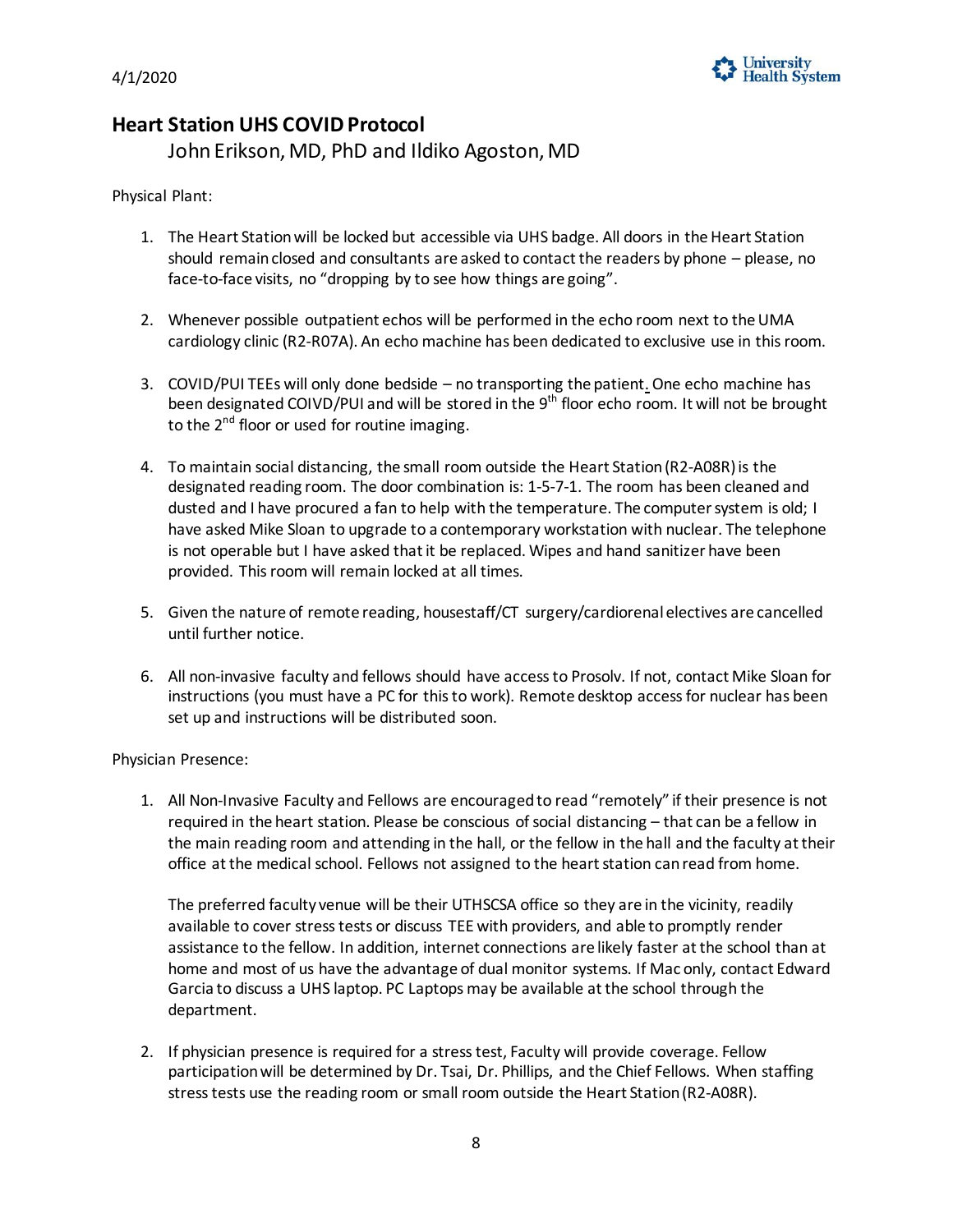

 per usual; the attending will also be present during the studies for education and guidance. 3. Non-invasive fellows are expected to participate in non-COVID/non-PUI TEEs and stress tests

 If the patient is COVID or PUI, then attending only to minimize the number of people exposed and conserve PPE.

#### Scheduling:

- 1. Inpatient stress echo and TEE requests will be relayed to the fellow**/**attending via telephone for review (we are discouraging handling paper slips); in general, all requested TTEs will continue to be performed after the usual level of review but, when appropriate, routine exams will be techs, measurements can be done outside the patient room or off-line in ProSolv. focused but sufficient to answer the clinical question. To minimize exposure time for the echo
- 2. Once rapid test results are available (anticipated the week of March 23), if an echo is requested on a COVID/PUI patient every effort should be made to confirm the result before proceeding with a study.
- 3. Acknowledging provider and tech concerns, we will adhere to hospital policy and direction regarding personal protective equipment.
- 4. Elective studies at the MARC and RBG Heart Stations are being reviewed and rescheduled if appropriate. If a patient cannot be postponed or rescheduled, every effort will be made to either batch them or move them to the hospital, reducing the need for staff/MDs at the clinics. Coverage for stress is in flux at this time but will likely be covered by a skeleton staff at each site or the faculty assigned to that heart station on that day.
- 5. Patients are scheduled out approximately 3 weeks and Darlene can provide a list of all patients/procedures currently scheduled. Whenever possible patients should be rescheduled, ideally in 3-6 months (obviously fluid).
- 6. We ask the non-invasive faculty, if not otherwise engaged, to assist in this effort. Ideally, there is either a phone conversation or secure health message discussion with the provider and a brief note in the chart.